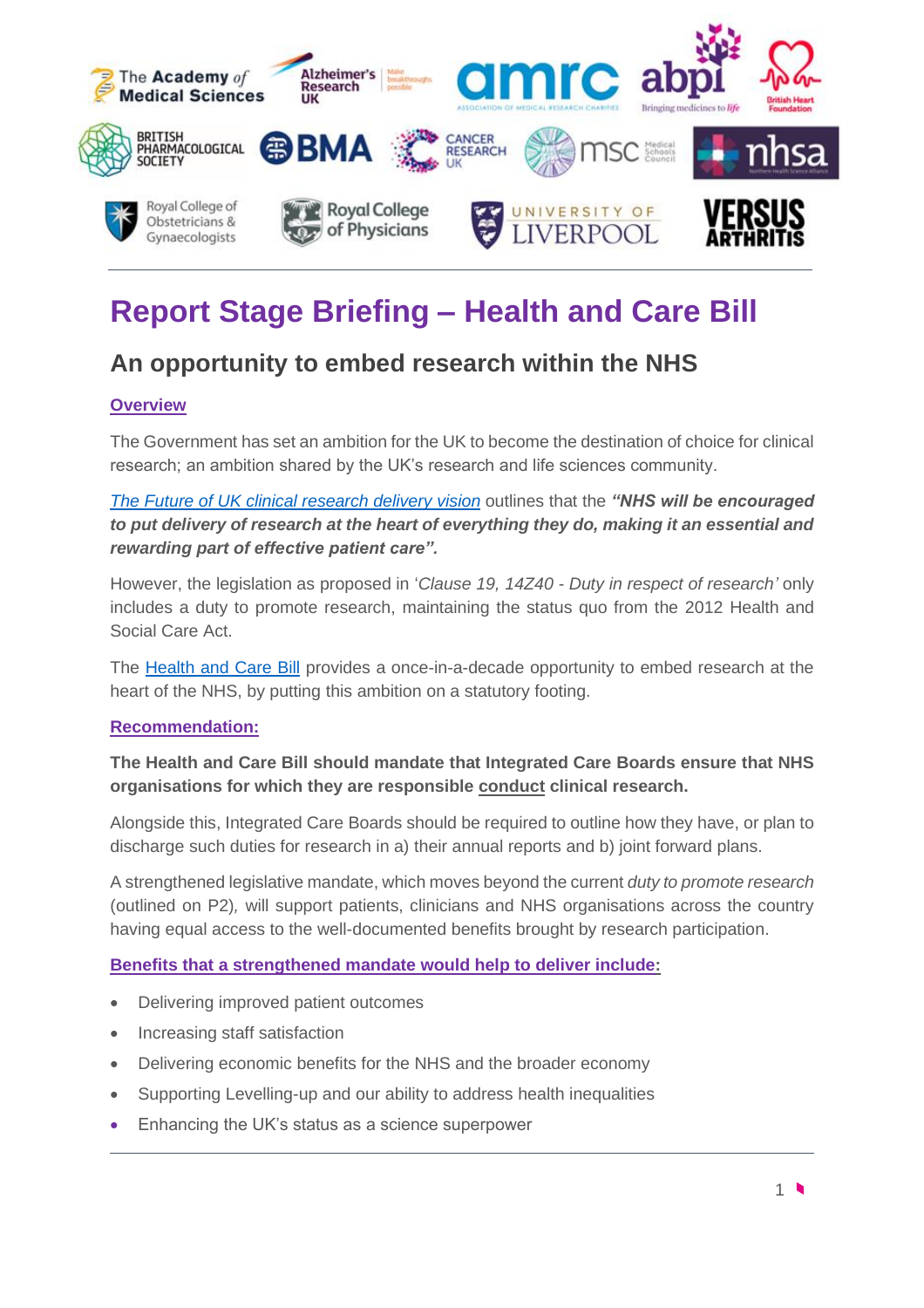#### **Current wording in the bill:**

*Clause 19, Page 17:* 

#### *14Z40 Duty in respect of research*

*Each integrated care board must, in the exercise of its functions, promote—*

*(a) research on matters relevant to the health service, and* 

*(b) the use in the health service of evidence obtained from research.*

#### **Why is legislation needed, and why now?**

**The [Health and Care Bill](https://www.gov.uk/government/publications/working-together-to-improve-health-and-social-care-for-all/integration-and-innovation-working-together-to-improve-health-and-social-care-for-all-html-version) provides a once-in-a-decade opportunity to embed research at the heart of the NHS**. The last major NHS legislation was passed 9 years ago, and to set the tone for the decade ahead, it is critical that the opportunity presented by Health and Care Bill is not missed.

Alongside the legislation and forthcoming NHS reforms, the response to COVID-19 has seen more patients, NHS staff and sites engaging in research than ever before. Legislation presents a **unique opportunity to not only retain, but build upon the research-active NHS culture we have seen in response to COVID-19.**

The combination of the Vision for Clinical Research, the learnings from COVID-19 and the Health and Care Bill provides us with a **time-limited opportunity to lay the foundations which will truly transform clinical research in the UK** for the benefit of patients, NHS staff, and the UK economy. These benefits are well recognised:

#### **Patient benefits**

The **benefits for patients treated in research-active NHS organisations are well documented, with [evidence](https://www.nihr.ac.uk/health-and-care-professionals/engagement-and-participation-in-research/embedding-a-research-culture.htm) showing that patients treated in these settings have improved [outcomes, lower mortality](https://pubmed.ncbi.nlm.nih.gov/27797935/) rates and [increased](https://onlinelibrary.wiley.com/doi/10.1111/jep.13118) confidence in the care being delivered**, with NHS organisations seeing improved Care Quality Commission ratings.

#### **NHS staff benefits**

A strong body of evidence shows that **engaging in research [improves job satisfaction](https://bmchealthservres.biomedcentral.com/articles/10.1186/s12913-017-1996-7) amongst health workers, boosts staff morale and can [reduce burnout.](https://pubmed.ncbi.nlm.nih.gov/19468093/)**

**57% of doctors [surveyed](https://www.rcplondon.ac.uk/projects/outputs/research-all-analysis-clinical-participation-research) by the Royal College of Physicians (RCP) said they would like to be more involved in research. 67% of those surveyed said having dedicated time for research would make them more likely to apply for a role**. Care Quality Commission analysis also shows that staff working in NHS sites with higher clinical research activity levels are [more likely](https://pubmed.ncbi.nlm.nih.gov/19468093/) to recommend their own organisation.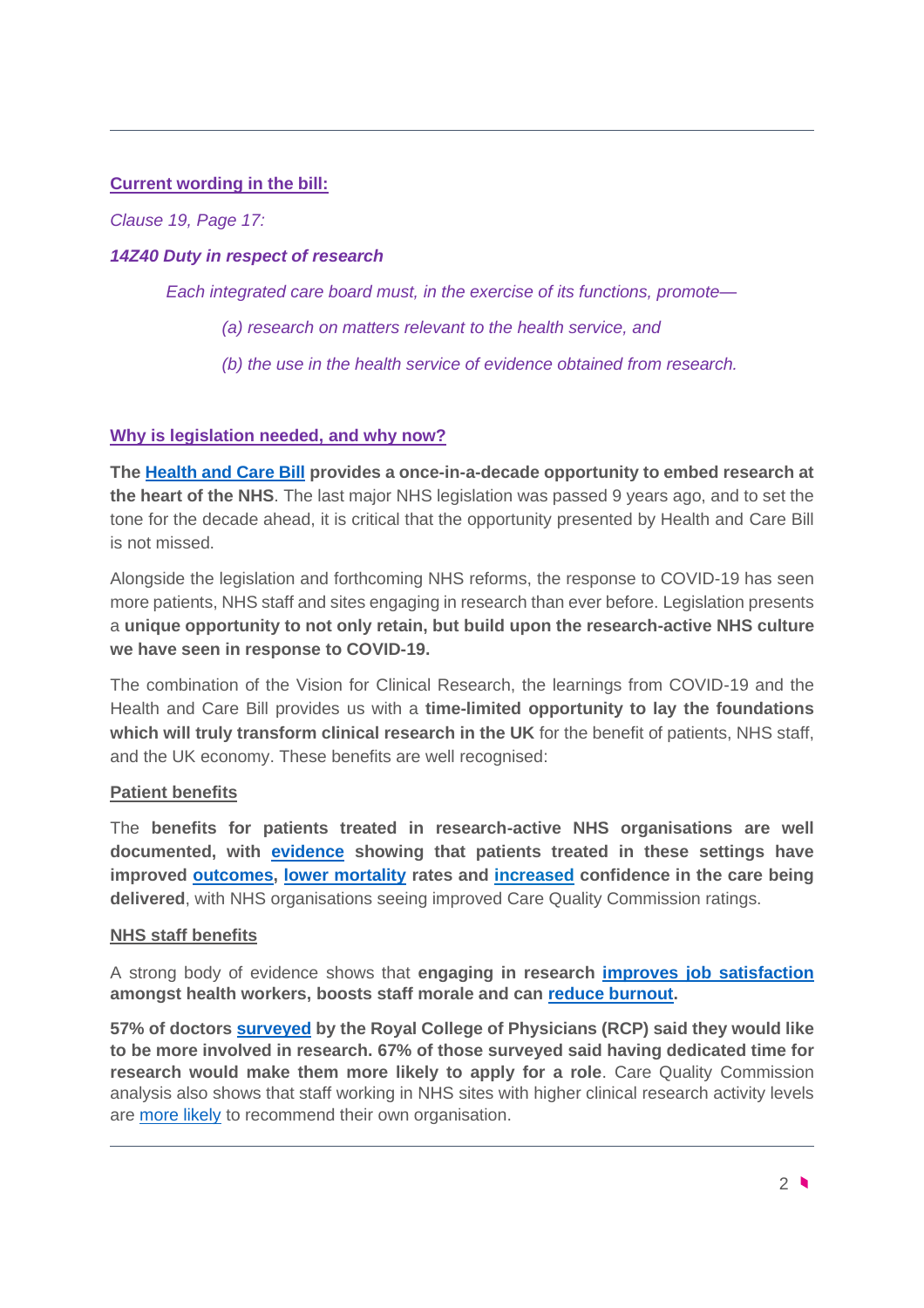### **Economic benefits**

Clinical research represents a sound economic investment and investment in UK intellectual capital. **The NIHR Clinical Research Network supported clinical research activity [generated](https://www.nihr.ac.uk/news/new-report-highlights-how-nihr-support-for-clinical-research-benefits-the-uk-economy-and-nhs/22489) £2.7 billion GVA in 2018/2019, with the estimated income for the NHS from life sciences companies totalling £355 million**.

**For every patient recruited onto a commercial clinical trial between 2016 and 2018, the NHS in England [received](https://www.nihr.ac.uk/documents/%20impact-and-value-of-the-nihr-clinical-research-network-2019-%20infographic-summarising-key-findings/22486) £9,189 from life sciences companies**, and, where a trial drug replaced the standard of care treatment, saved £5,813.

# **Why does existing legislation fall short?**

#### **Health and Social Care Act 2012**

Despite the well-recognised benefits that a research-active NHS delivers, current NHS legislation (the Health and Social Care Act 2012) does not mandate clinical research activity, stating only that there is a duty for CCGs (Clinical Commissioning Groups) to "promote" research. This same duty is proposed in current text of the Health and Care Bill. The NHS's ability to prioritise the resourcing and delivery of research has been a major impediment to improving the UK's clinical research environment over the last decade. **A clear legislative mandate is therefore needed.** 

Because it is not mandatory, clinical research has in some cases been regarded as an optional extra, rather than a key part of routine patient care. **During the pandemic response, non-COVID clinical research has faced enormous disruption**, with studies paused or cancelled altogether, and key research staff [redeployed to support the frontline effort or prioritise COVID-](https://www.bmj.com/content/368/bmj.m1172)[19 studies.](https://www.bmj.com/content/368/bmj.m1172) As we build back a more resilient health and care system, we should ensure that the ongoing provision of clinical research across all disease areas remains a priority and that there are the staff and resources in place to deliver this ambition alongside other critical health and care duties.

#### **Levelling-up and addressing health inequalities.**

**There is significant variability of opportunities for patients to engage in research**, with disparities in participation reported for [geographic location,](https://bmcmedicine.biomedcentral.com/articles/10.1186/s12916-020-01555-4) [socioeconomic background,](https://www.ncbi.nlm.nih.gov/pmc/articles/PMC4453719/) ethnic [origin,](https://www.ncbi.nlm.nih.gov/pmc/articles/PMC214058/) and [across different disease areas.](https://www.alzheimersresearchuk.org/wp-content/uploads/2021/05/FUTURE-OF-CLINICAL-TRIALS-FINAL.pdf) Traditionally, metropolitan hubs (often with teaching hospitals and an active engagement in clinical research delivery) can offer patients in their locality greater opportunity to enrol in clinical studies.

With clear evidence on the benefits to patient outcomes and the economy, **unequal distribution of research opportunities across the country is holding back both the levelling-up agenda, and our ability to address health inequalities.**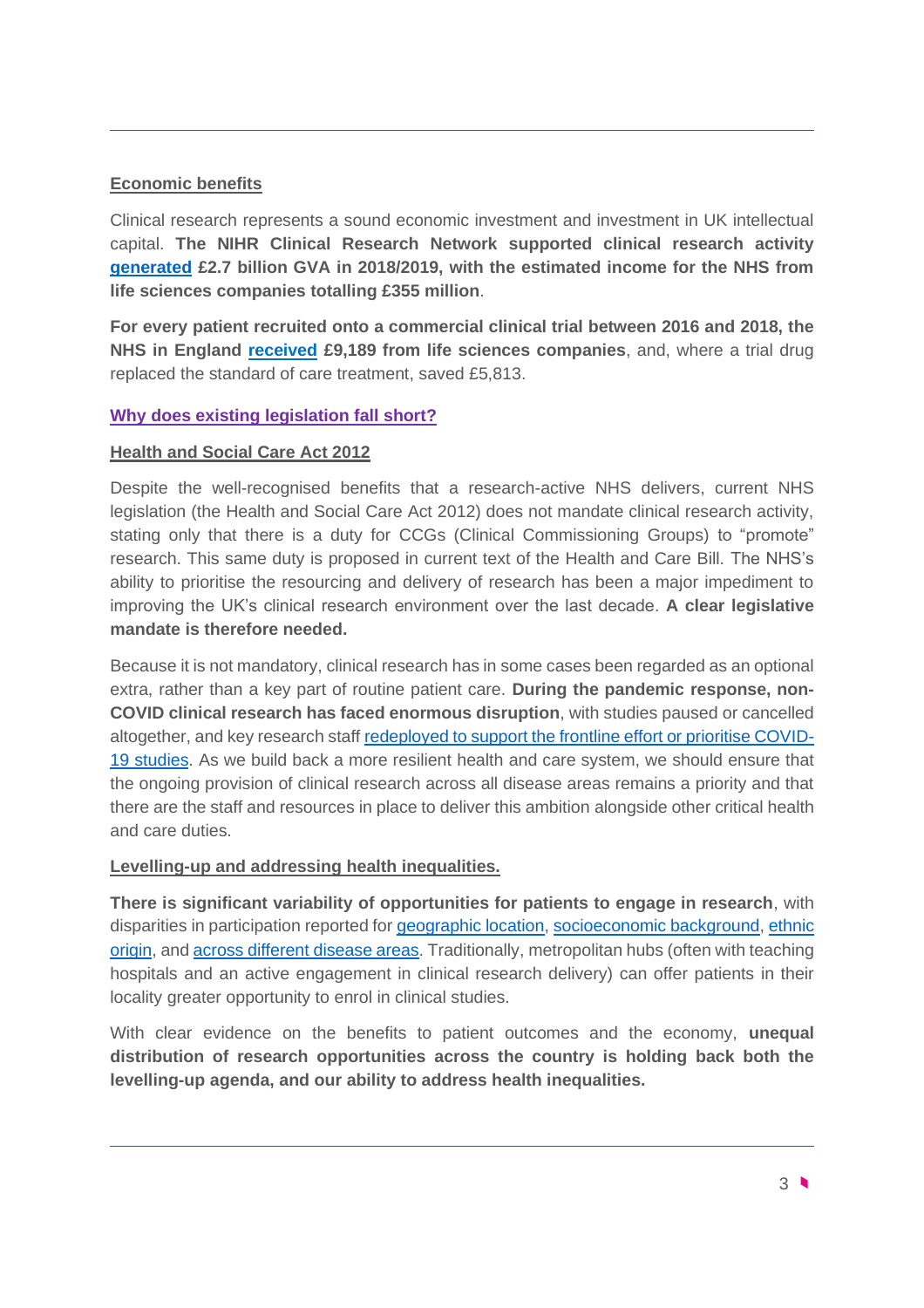**A legislative requirement, with improved accountability for ICS leadership teams, and a more inclusive research workforce, will play a key role in ensuring all patients have the opportunity to take part in clinical research, regardless of where they live, their gender or their ethnicity.**

This would support the ambition set out in the Government's [Clinical Research Vision](https://www.gov.uk/government/news/uk-government-sets-out-bold-vision-for-the-future-of-clinical-research-delivery) to *"to make access and participation in research as easy as possible for everyone across the UK, including rural, diverse and under-served populations".* 

# **Why we must act now. An opportunity for change**

COVID-19 has raised public awareness about the benefits of clinical research to unprecedented levels and has also increased the number of NHS staff engaging in research, with major studies such as RECOVERY providing research opportunities for new staff and previously inactive sites. **The Health and Care Bill provides a significant but time limited window of opportunity to embed these developments, enhance the UK's clinical research environment and deliver the Government's vision.** 

Introducing a research requirement into the new NHS Integrated Care System structures will play a vital role in **embedding a 'research-active' culture across the NHS**.

It will also help to **ensure that ICS leadership teams are accountable** for providing patients and staff within NHS organisations for which they are responsible, with opportunities to engage with and participate in clinical research. ICSs are being established as the strategic system leaders for the NHS and its partner organisations to deliver integrated care and take a whole system approach. Research must be a core element of ICS regional plans if we are to maximise the strengths of the NHS and our world leading science capability for the benefit of patients.

While legislation is a critical element in delivering the Government's ambition for UK Clinical Research, **it is important to stress that it must be accompanied by the necessary infrastructure (e.g. staffing levels and research capability, digital resources and tools, access to services), efficient trial approvals processes, the ability to reliably recruit patients, guidance, and dedicated staff time for research.** 

It is important to recognise the current pressure NHS Staff and organisations are under following the COVID response, with a sizeable backlog of care and workforce fatigue. The evidence outlined in this brief shows that clinical research, rather than being a burdensome addition, can play a major role in our health system recovery which supports not only patient outcomes, but staff satisfaction also. However, to harness these benefits, it is imperative staff are supported to make the most of research opportunities. Addressing workforce shortages and promoting clinical academic careers will be a vital component of this. The research